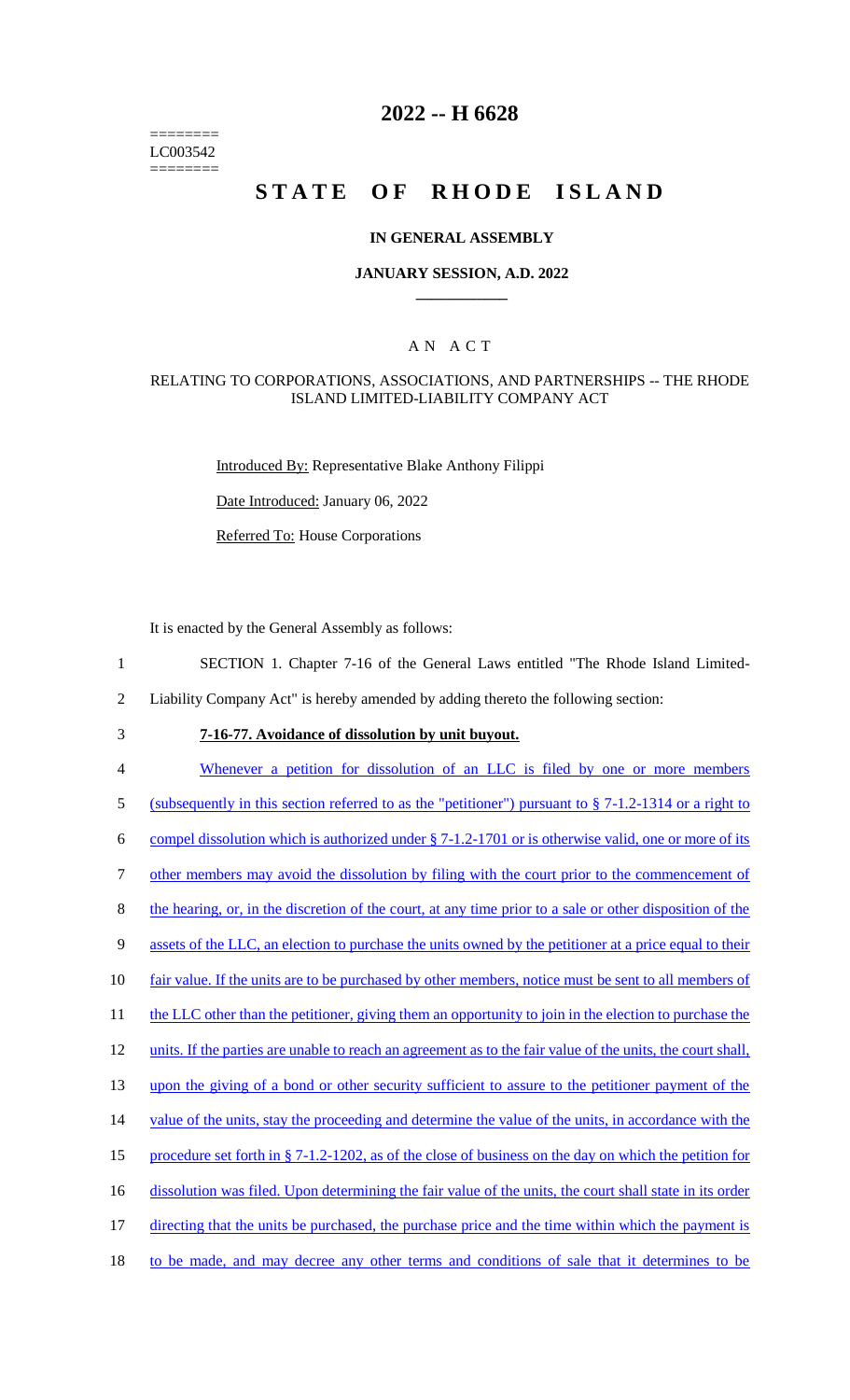- 1 appropriate, including payment of the purchase price in installments extending over a period of
- 2 time, and, if the units are to be purchased by members, the allocation of units among members
- 3 electing to purchase them, which, so far as practicable, are to be proportional to the number of units
- 4 previously owned. The petitioner is entitled to interest, at the rate on judgments in civil actions, on
- 5 the purchase price of the units from the date of the filing of the election to purchase the units, and
- 6 all other rights of the petitioner as owner of the units terminate on that date. The costs of the
- 7 proceeding, which include reasonable compensation and expenses of appraisers but not fees and
- 8 expenses of counsel or of experts retained by a party, will be allocated between or among the parties
- 9 as the court determines. Upon full payment of the purchase price, under the terms and conditions
- 10 specified by the court, or at any other time that is ordered by the court, the petitioner shall transfer
- 11 the units to the purchaser.
- 12 SECTION 2. This act shall take effect upon passage.

======== LC003542 ========